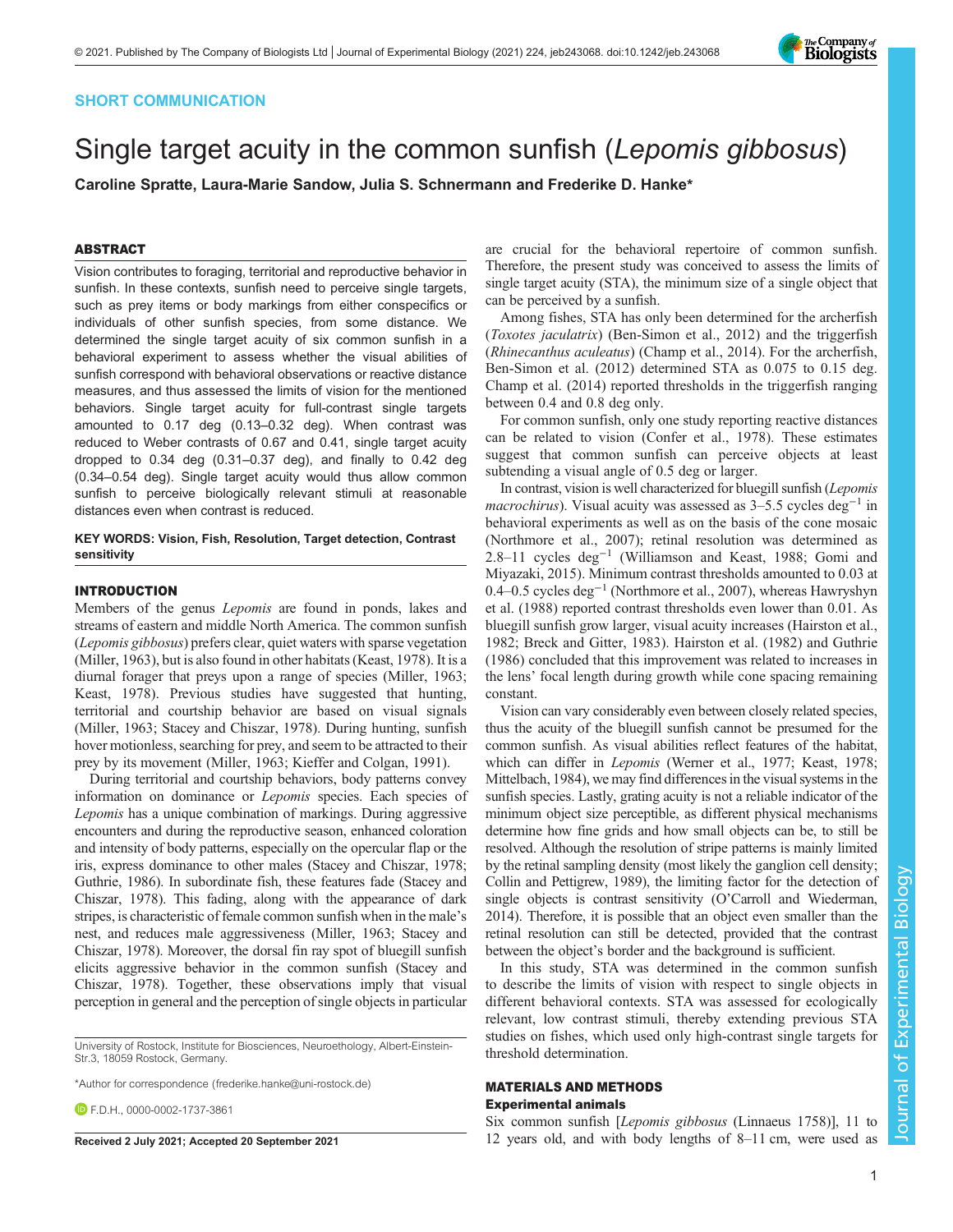<span id="page-1-0"></span>

Fig. 1. Study species and experimental setup. (A) Experimental animal, the common sunfish (Lepomis gibbosus). Experimental setup from (B) the top and (C) the side. The gate in the partition wall was opened, allowing the fish to enter the experimental compartment, where it had to choose between two stimulus fields on an LCD screen, only one containing a single target. The stimulus fields were separated by a partition wall. The aquarium was illuminated from above by lamps.

experimental animals (Fig. 1A). Two of these animals were males and four were females. All animals had already participated in previous visual cognitive experiments ([Bauer, 2016;](#page-3-0) [Schnermann, 2019\)](#page-4-0). The animals were kept individually in 240 l aquaria ( $120 \times 40 \times 55$  cm) at a water temperature of 20–24°C. Water quality was regularly tested with JBL ProScan water analysis strips (JBL, Neuhofen, Germany). The aquarium was cleaned regularly, and a quarter of the water volume was exchanged weekly. The animals were rewarded with red mosquito larvae during the experiments.

All experiments were carried out in accordance with the European Communities Council Directive of 24 November 1986 (86/609/EEC). The individuals used in the study were not subject to pain, suffering or injury; therefore, no approval or notification was required. Maintenance was approved by local authorities (Landesministerium für Landwirtschaft, Lebensmittelsicherheit und Fischerei Mecklenburg-Vorpommern).

#### Experimental setup

The experiment took place in the holding tank of the fish (Fig. 1B,C). For the experiment, a vertical gray plastic board with a gate that could be opened and closed was inserted into the aquarium and divided the aquarium into two areas: an experimental compartment in front of the monitor, and the holding area. The experimental compartment into which the animal swam during each trial had an LCD screen (model no. 1907FPf, Dell, Round Rock, TX, USA) attached from outside to the glass wall of the aquarium's short side. The LCD screen served to present the stimuli. The stimulus fields, covering an area of 15×38 cm, and which either included a single target or not (see Stimuli, below), were separated by a partitioning wall, which assured that the animal's responses were clearly either to the right or left stimulus field (Fig. 1B). A 40 cm long partition wall was selected for full contrast targets and a 16 cm long partition wall for lower contrast targets; partition walls of two different lengths were necessary to be able to use the same stimulus sizes for all contrast levels.

The aquarium was lit from above by two lamps (Juwel Aquarium, LED Day 9000K, LED Nature 6500K; Fig. 1C). During experiments, the aquarium was shielded from all sides to prevent unintentional cueing by the experimenter.

# Stimuli

A dot served as the single target. It was presented in the right or left stimulus field (background luminance  $131.83$  cd m<sup>-2</sup>) according to a pseudorandom schedule after [Gellermann \(1933\).](#page-3-0) The single target was positioned at the height of the gate, through which the fish entered the experimental compartment (Fig. 1C). Thus the fish could directly see and swim towards the single target after passing the board.

The stimuli used during pretraining were generated and presented in Microsoft PowerPoint (Microsoft Office Professional Plus 2010 v. 14.0.7258.5000, Microsoft Corporation, Redmond WA, USA), and the stimuli used during data collection were generated and displayed with MATLAB (v. R2018b, The MathWorks, Natick, MA, USA) and the Psychophysics Toolbox 3.0 ([Brainard, 1997](#page-3-0); [Pelli, 1997; Kleiner et al., 2007](#page-4-0)).

Detection thresholds were determined for dots with three different contrasts (C1–C3) to the background. Table 1 indicates Weber as well as Michelson contrasts for the contrast levels. These contrasts were calculated from luminance measurements conducted with a luminance meter (LS-110, Minolta, Langenhagen, Germany).

The size of the single target is given as full width at half amplitude. To determine the size of the single target, photographs of the monitor with single target were taken from the inside of the aquarium with an underwater camera (WP5 2020 outdoor Smartphone, OUKITEL, Guanlan Silicon Valley, China). These photos were imported into ImageJ (1.53a, Wayne Rasband, National Institutes of Health, Bethesda, MD, USA) in order to extract the gray values along the midline of the single target.

## Table 1. Single target acuity for six common sunfish depicted as averages (deg) calculated from the three thresholds with which threshold determination was ended, and as mean single target acuity (deg) plus standard deviation for single targets with different contrast (C1, C2, C3) to the background

|                                                                   | Single target acuity (deg) |                 |                 |
|-------------------------------------------------------------------|----------------------------|-----------------|-----------------|
|                                                                   | C <sub>1</sub>             | C <sub>2</sub>  | C <sub>3</sub>  |
| Weber contrast $(I_0-I_b)/I_b$                                    | 0.98                       | 0.67            | 0.41            |
| Michelson contrast                                                | 0.97                       | 0.50            | 0.25            |
| $(L_{\text{max}}-L_{\text{min}})/(L_{\text{max}}+L_{\text{min}})$ |                            |                 |                 |
| Fish                                                              |                            |                 |                 |
| Roy                                                               | $0.14\pm0.02$              | $0.32 \pm 0.02$ | $0.34\pm0.02$   |
| Hanna                                                             | $0.13 \pm 0.01$            | $0.35 + 0.01$   | $0.42 + 0.02$   |
| Anna                                                              | $0.32 \pm 0.02$            | $0.35 \pm 0.02$ | $0.47 \pm 0.03$ |
| Frida                                                             | $0.13 \pm 0.01$            | $0.35 \pm 0.02$ | $0.38 + 0.02$   |
| Luigi                                                             | $0.18 + 0.01$              | $0.37 \pm 0.00$ | $0.54 \pm 0.02$ |
| Lina                                                              | $0.13 \pm 0.00$            | $0.31 \pm 0.00$ | $0.34\pm0.01$   |
| Mean                                                              | $0.17 + 0.08$              | $0.34 \pm 0.02$ | $0.42 \pm 0.08$ |
|                                                                   |                            |                 |                 |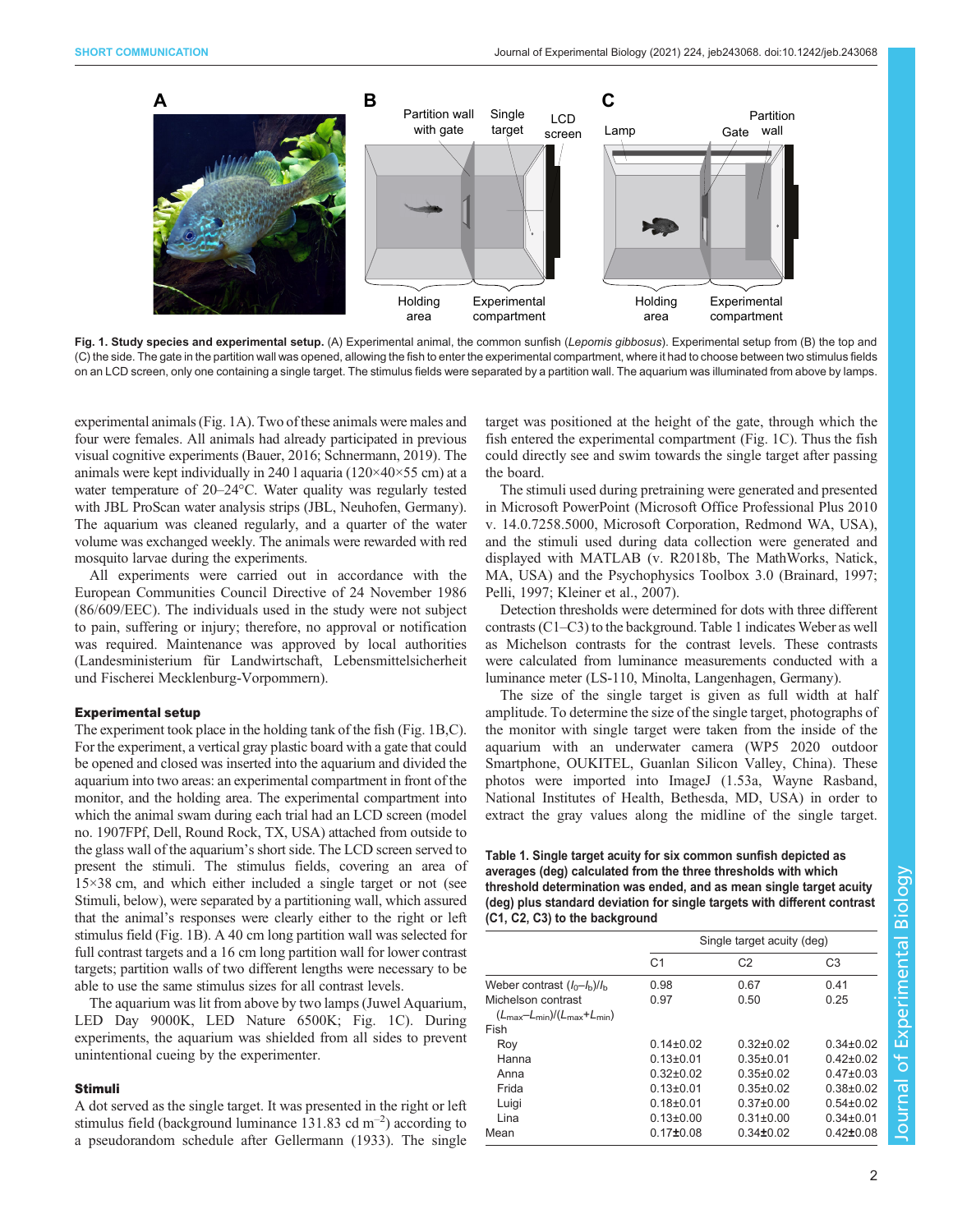<span id="page-2-0"></span>These gray values were used to calculate the amplitude and thus the width at half amplitude within Origin Pro 2018b (b9.5.5.409, OriginLab Corporation, Northampton, MA, USA). Millimeter paper attached to the monitor served as scale. Altogether, three photographs were recorded per single target, and the size of the single target was measured three times for each photograph. Thus the final value indicated is the mean of three independent measures, each of which was sampled three times, for a single target of a particular size.

### Experimental procedure

At the beginning of each trial, the stimulus was presented and the gate was opened. The fish was allowed to swim into the experimental compartment, where it could decide to move to the right or left side of the partition wall, thus selecting the right or left stimulus field. A decision was considered to be made when the fish swam to one side of the partition wall beyond its pectoral fins. If the fish responded correctly, i.e. it swam into the compartment with the stimulus field containing the single target, often touching it in the final end, it was fed two to three red mosquito larvae applied with the help of a syringe (see [Movie 1\)](http://movie.biologists.com/video/10.1242/jeb.243068/video-1). The monitor turned black as soon as the fish had eaten the reward. If the fish swam to the stimulus field on which no stimulus was presented, the screen immediately turned black, and no food reward was given. The trial ended once the fish had returned to the holding area voluntarily, upon which the gate was closed.

### Pre-training

During pre-training, the fish became familiar with the experimental procedure. It was first presented with a single, supra-threshold target. Once the fish had learned to swim towards the stimulus field containing the single target, the number of supra-threshold single targets varying in size displayed in one session was increased from one to three, then to five and finally to six. Sessions consisted of 30 trials and then 36 trials when six differently sized targets were included in one session. Each of these pre-training steps was considered completed once the fish had reached the learning criterion of  $\geq 80\%$  correct choices in two consecutive sessions.

During pre-training, only single targets with a Weber contrast of 0.97 to the background were used. Four fish, Roy, Hanna, Anna and Frida, required only two pre-training sessions prior to testing. The fish Luigi and Lina required 23 and 60 sessions with different stimuli as well as specific training steps to overcome their strong side preferences.

## Data collection

After pre-training, thresholds were determined by presenting a predefined set of six stimuli 30 times each over five 36-trial sessions, according to the method of constant stimuli. Single targets with sizes between 0.72 and 2.93 mm were used for threshold determination. The average performance of the experimental animal per stimulus over 30 stimulus presentations was used to determine the threshold (see Analysis, below). For each contrast, the threshold was determined numerous times as the performance of the fish improved over threshold determinations (see [Table S1](https://journals.biologists.com/jeb/article-lookup/DOI/10.1242/jeb.243068)). The threshold was considered to have been reached once the threshold values did not improve over three consecutive threshold determinations.

## Analysis

The 75% threshold was determined by linear interpolation of the last supra-threshold value and the first sub-threshold value. The threshold was finally expressed as minimum visual angle α taking the viewing distance from the point of decision into account.

All analysis steps including statistical analyses (see details in results) was performed in Microsoft Excel (Microsoft Office Professional Plus 2010 v. 14.0.7258.5000) and SPSS Statistics (version 27.0.0.0, IBM, New York, NY, USA).

#### RESULTS AND DISCUSSION

The performance of each fish improved over two to three and four to eight threshold determinations before it reached a constant level for C1/C2 and C3 single targets (see [Table S1\)](https://journals.biologists.com/jeb/article-lookup/DOI/10.1242/jeb.243068). STA for C1 stimuli varied between 0.13 and 0.32 deg ([Table 1,](#page-1-0) Fig. 2). One fish, Anna, had a significantly higher threshold of 0.32 deg (indicating a poorer performance; Games–Howell *post hoc* test,  $P<0.01$ ), although it was neither obviously unmotivated – having learnt the task as rapidly as the fastest of the other fishes, nor was there clear evidence of ocular impediments – the fish's target acuity for C2/C3 stimuli did not deviate from that of the other fish.

STA for the five other fish ranged between 0.13 and 0.18 deg with a mean±s.d. value of 0.14±0.02 deg corresponding to a grating resolution of 3.6±0.5 cycles deg<sup>-1</sup> with no significant difference among individuals (Kruskal–Wallis test, P>0.05). This mean value is intermediate to the STA reported for archerfish ([Ben-Simon et al.,](#page-3-0) [2012\)](#page-3-0) and for triggerfish ([Champ et al., 2014\)](#page-3-0). The archerfish's high STA most likely reflects the larger aerial viewing distances overseen by an eye that experiences high light levels at the water's surface [\(Temple et al., 2010\)](#page-4-0). Triggerfish are generalist feeders, and also graze on non-moving algae [\(Chen et al., 2001](#page-3-0)), which would not require high resolution vision. The perception of the body patterns of triggerfish might also not require excellent STA, as their body patterns are probably only perceptible at short ranges [\(Champ et al.,](#page-3-0) [2014\)](#page-3-0). These body patterns most likely become blurred over longer distance and may camouflage the fish rather than playing any role in long-range communication, for which better STA would be required. The STA of the archerfish and the common sunfish might be superior to that of the triggerfish because they are predatory fishes. Indeed, the viewing axis was shown to be directed



Fig. 2. Single target acuity as visual angle (in deg, average of last three threshold determinations) for single targets of different Weber contrast (C1=0.98, C2=0.67, C3=0.41) to the background for six common sunfish individually as well as the mean±s.d. single target acuity (bold black line). Single target acuity was greatest for C1 stimuli, but decreased with contrast; interindividual variability was largest for C3 single targets.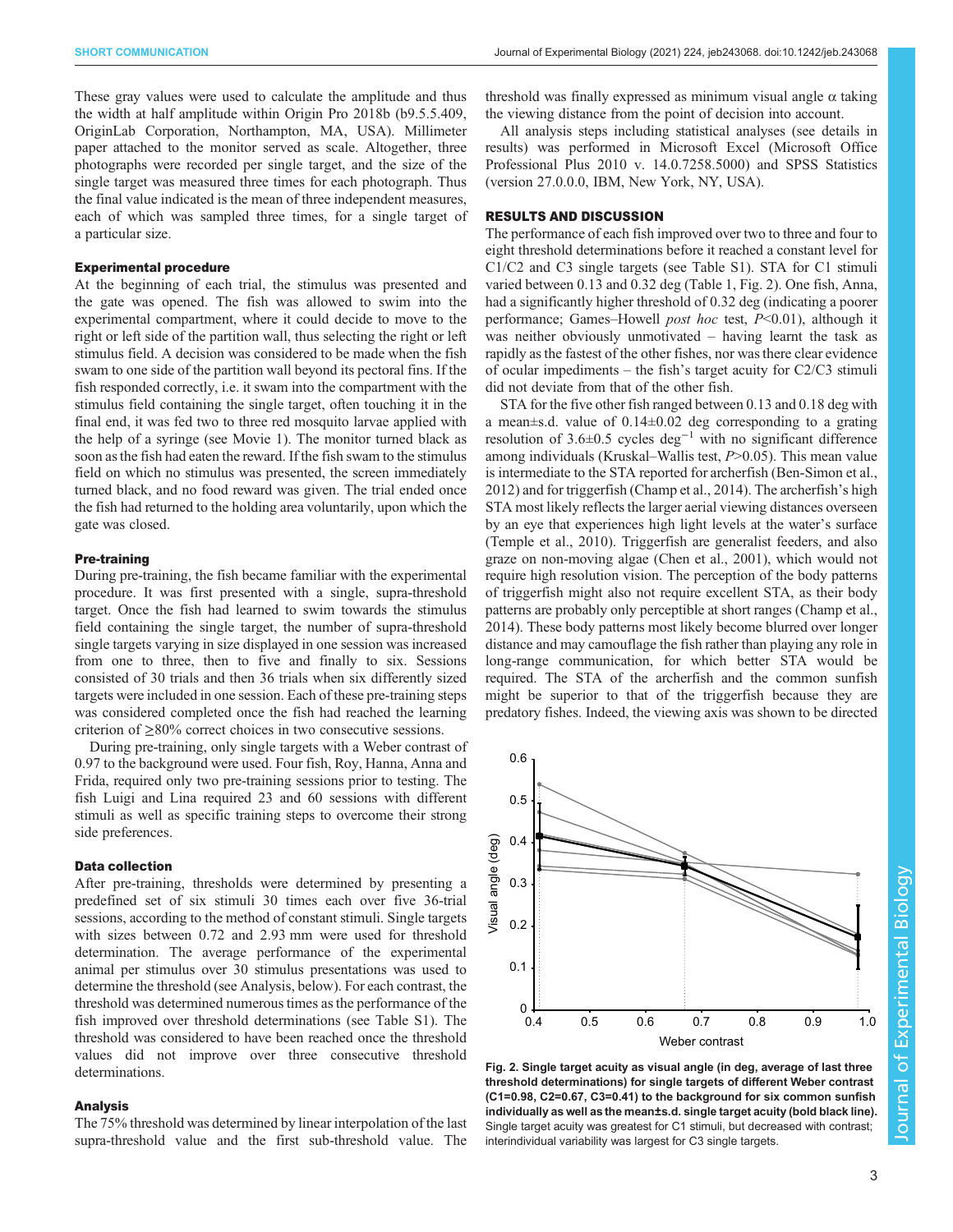<span id="page-3-0"></span>to the front in bluegill sunfish (Gomi and Miyazaki, 2015). More comparative studies are necessary to assess how acuity correlates with lifestyle in fishes (Collin and Pettigrew, 1989).

The greatest STA in common sunfish corresponds well with the grating acuity assessed in the bluegill sunfish ([Northmore](#page-4-0) [et al., 2007](#page-4-0)). Future studies on visual resolution in common sunfish, also including younger sunfish individuals, might help to assess whether STA is indeed comparable to grating acuity. Interspecific comparison with other vertebrates revealed a good correspondence between the two acuity measures [\(Haller et al.,](#page-4-0) [2014](#page-4-0); [Mitkus et al., 2014;](#page-4-0) Chaib et al., 2019). In contrast, STA might be superior to grating acuity, as in humans [\(Hecht et al.,](#page-4-0) [1947](#page-4-0)), lizards (Ehrenhardt, 1937) and some insects (see, for example, [Somanathan et al., 2017\)](#page-4-0), or inferior as in the triggerfish (Champ et al., 2014).

When the contrast of the single target was reduced to C2, the STA dropped to values of 0.31–0.37 deg (mean±s.d. 0.34±0.02 deg or 1.5±0.1 cycles deg−<sup>1</sup> ; [Table 1,](#page-1-0) [Fig. 2](#page-2-0)). With C2 single targets, thresholds varied the least interindividually, with only those of Luigi and Lina being significantly different from one another (Games–Howell *post hoc* test,  $P \le 0.01$ ). The STA for C2 single targets was significantly lower than for C1 single targets (Games– Howell *post hoc* test, C1–C2, *P*=0.01; C1–C3, *P*=0.001).

A further reduction of the contrast of the single target to C3 resulted in thresholds between 0.34 and 0.54 deg [\(Table 1,](#page-1-0) [Fig. 2\)](#page-2-0). The mean thresholds for C2 and C3  $(0.42\pm0.08$  deg or 1.2±0.2 cycles deg−<sup>1</sup> ) single targets did not differ significantly (Games–Howell *post hoc* test,  $P > 0.05$ ). A comparable effect was found in budgerigars (Chaib et al., 2019). Our results from common sunfish suggest that its contrast sensitivity is low, as reported for the budgerigar. Future studies will help to contextualize our findings with reference to the high contrast sensitivity reported for bluegill sunfish ([Hawryshyn et al., 1988](#page-4-0); [Northmore et al., 2007](#page-4-0)).

The common sunfish should be able to detect prey at a distance of 70–120 cm when contrast to the background is high, when vegetation does not limit viewing distance, and in consideration of prey sizes as in Confer et al. (1978). The common sunfish prefers clear waters with slight vegetation ([Miller, 1963](#page-4-0)), which would provide the visual conditions necessary to detect prey at the viewing distances determined on the basis of high contrast STA. With reduced contrast levels, the common sunfish should be able to detect prey items at a distance of 25–40 cm, which corresponds well with the reactive distances obtained in Lepomis under various experimental conditions [\(Vinyard and O](#page-4-0)'Brien, 1976; Confer et al., 1978). Because these fish are attracted by the movement of their prey ([Miller, 1963; Kieffer and Colgan, 1991\)](#page-4-0), we would like to assess STA for moving targets, which can be easily done with our LCD screen, presuming STA is better for moving than for stationary stimuli.

In the context of intraspecific interactions, the perception of the opercular flap and body patterns is crucial. Under full contrast conditions, this spot, ranging from 0.17 to 0.24 cm<sup>2</sup> in our experimental animals, could thus be detected from at least 65 cm distance, allowing the common sunfish to assess the status of the conspecific at some distance. As suggested by [Stacey and Chiszar](#page-4-0) [\(1978\)](#page-4-0), the red color of the opercular flap spot is the most important element in the pattern. Thus, color vision, still to be studied in common sunfish, most likely contributes to the ability to distinguish the opercular flap spot from the background [\(Hawryshyn et al.,](#page-4-0) [1988](#page-4-0)).

In the context of interspecific interactions, body patterns, which are unique to every species of *Lepomis*, most likely play an

important role in species identification and reproductive isolation. [Stacey and Chiszar \(1978\)](#page-4-0) found that the common sunfish reacts with increased aggression to the dorsal fin ray spot that is typical of bluegill sunfish, which breed in the same regions. When fully darkened, the dorsal fin ray spot of the bluegill sunfish reaches a size of 1.0 cm<sup>2</sup> in large animals [\(Stacey and Chiszar, 1975\)](#page-4-0). Thus, the common sunfish can detect this spot from 1.5 to 4.5 m distance depending on contrast. Indeed, common sunfish were found to react to other fish at approximately 1 m distance (Clark and Keenleyside, 1967).

To conclude, STA allows the predatory common sunfish with their frontal-directed viewing axis to recognize prey, and identify body markings on conspecifics or related species from distances in the range of tens of centimeters to a few meters depending on contrast; these viewing distances seem to be plausible in their underwater habitat. Our results thus define the dimension of visual acuity for foraging, territorial and courtship behaviors.

#### Acknowledgements

The authors would like to acknowledge the support from all colleagues at the Marine Science Center Rostock, the advice from Sandra Chaib, Olle Lind and Almut Kelber, and the support from James Foster regarding language and style.

#### Competing interests

The authors declare no competing or financial interests.

#### Author contributions

Conceptualization: C.S., F.D.H.; Methodology: C.S., J.S.S., F.D.H.; Software: C.S., L.-M.S., F.D.H.; Validation: C.S., F.D.H.; Formal analysis: C.S., L.-M.S.; Investigation: C.S.; Resources: F.D.H.; Writing - original draft: C.S.; Writing - review & editing: L.-M.S., J.S.S., F.D.H.; Visualization: C.S.; Supervision: F.D.H.; Project administration: F.D.H.; Funding acquisition: F.D.H.

## Funding

This study was supported by a grant of the VolkswagenStiftung to F.D.H.

#### References

- Bauer, H. (2016). Visuelle Diskriminationsleistung des Sonnenbarschs (Matchingto-sample in the pumpkinseed). MSc thesis, University of Rostock, Germany.
- [Ben-Simon, A., Ben-Shahar, O., Vasserman, G., Ben-Tov, M. and Segev, R.](https://doi.org/10.1167/12.12.18) [\(2012\). Visual acuity in the archerfish: behavior, anatomy, and neurophysiology.](https://doi.org/10.1167/12.12.18) J. Vis. 12[, 1-19. doi:10.1167/12.12.18](https://doi.org/10.1167/12.12.18)
- Brainard, D. H. [\(1997\). The psychophysics toolbox.](https://doi.org/10.1163/156856897X00357) Spat. Vision 10, 433-436. [doi:10.1163/156856897X00357](https://doi.org/10.1163/156856897X00357)
- Breck, J. E. and Gitter, M. J. [\(1983\). Effect of fish size on the reactive distance of](https://doi.org/10.1139/f83-026) bluegill (Lepomis macrochirus) sunfish. [Can. J. Fish. Aquat. Sci.](https://doi.org/10.1139/f83-026) 40, 162-167. [doi:10.1139/f83-026](https://doi.org/10.1139/f83-026)
- [Chaib, S., Ljungholm, M., Lind, O. and Kelber, A.](https://doi.org/10.1016/j.visres.2019.04.005) (2019). Single target acuity is [not higher than grating acuity in a bird, the budgerigar.](https://doi.org/10.1016/j.visres.2019.04.005) Vision Res. 160, 37-42. [doi:10.1016/j.visres.2019.04.005](https://doi.org/10.1016/j.visres.2019.04.005)
- [Champ, C., Wallis, G., Vorobyev, M., Siebeck, U. and Marshall, J.](https://doi.org/10.1159/000356977) (2014). Visual [acuity in a species of coral reef fish:](https://doi.org/10.1159/000356977) Rhinecanthus aculeatus. Brain Behav. Evol. 83[, 31-42. doi:10.1159/000356977](https://doi.org/10.1159/000356977)
- [Chen, T. C., Ormond, R. F. G. and Mok, H. K.](https://doi.org/10.1111/j.1095-8649.2001.tb02358.x) (2001). Feeding and territorial [behaviour in juveniles of three co-existing triggerfishes.](https://doi.org/10.1111/j.1095-8649.2001.tb02358.x) J. Fish Biol. 59, 524-532. [doi:10.1111/j.1095-8649.2001.tb02358.x](https://doi.org/10.1111/j.1095-8649.2001.tb02358.x)
- Clark, F. W. and Keenleyside, M. H. A. [\(1967\). Reproductive isolation between the](https://doi.org/10.1139/f67-044) sunfish Lepomis gibbosus and L. macrochirus. [J. Fish. Res. Board Can.](https://doi.org/10.1139/f67-044) 24, [495-514. doi:10.1139/f67-044](https://doi.org/10.1139/f67-044)
- Collin, S. and Pettigrew, J. [\(1989\). Quantitative comparison of the limits on visual](https://doi.org/10.1159/000116504) [spatial resolution set by the ganglion cell layer in twelve species of reef teleosts.](https://doi.org/10.1159/000116504) Brain Behav. Evol. 34[, 184-192. doi:10.1159/000116504](https://doi.org/10.1159/000116504)
- [Confer, J. L., Howick, G. L., Corzette, M. H., Kramer, S. L., Fitzgibbon, S. and](https://doi.org/10.2307/3543380) Landesberg, R. [\(1978\). Visual predation by planktivores.](https://doi.org/10.2307/3543380) Oikos 31, 27-37. doi:10. [2307/3543380](https://doi.org/10.2307/3543380)
- Ehrenhardt, H. (1937). Formensehen und Sehschärfebestimmungen bei Eidechsen. Z. Vergl. Physiol. 24, 248-304.
- Gellermann, L. M. (1933). Chance orders of alternating stimuli in visual discrimination experiments. J. Genet. Psychol. 42, 206-208.
- Gomi, Y. and Miyazaki, T. (2015). Transition of the retinal area centralis in bluegill Lepomis macrochirus as an omplication of changes in feeding ecology with age. Fish. Sci. 81, 673-678.